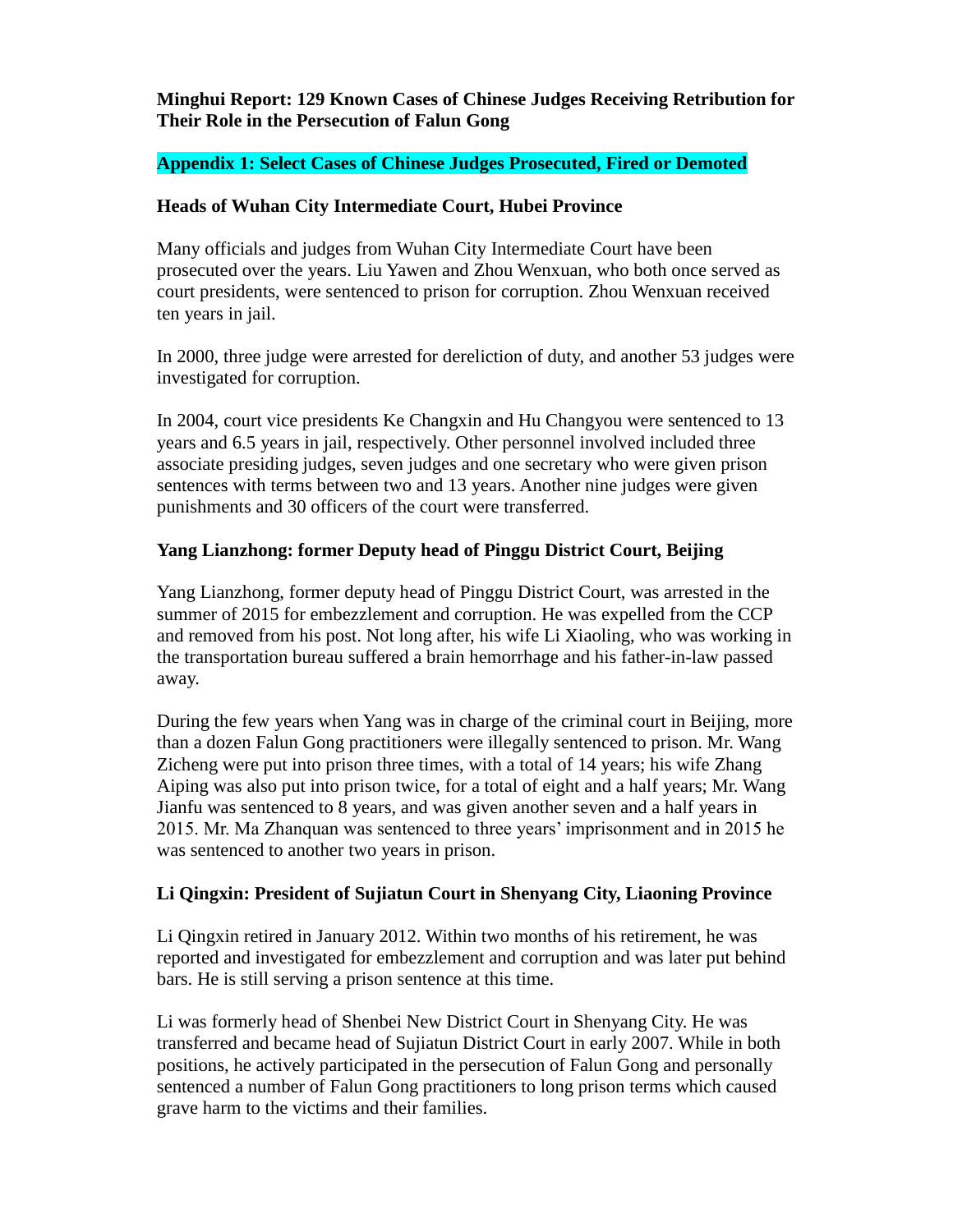# **Fan Bin: Chief Judge of Kangping County Court in Shenyang City, Liaoning Province**

Fan Bin was arrested and detained on criminal charges without warning in late March 2010. His sudden downfall became a hot subject in the local community. Most people said he accepted bribes from underground gangs.

Falun Gong practitioners believe that his downfall was caused by his participation in the persecution of Falun Gong. Just a month before he was arrested, he sentenced Ms. Wang Jinfeng to seven years in prison and Ms. Li Xiaoping to three years. Both practitioners are from Xiaochengzi Township.

### **Li Wei: President of the Intermediate Court of Dalian City, Liaoning Province**

For many years, the Intermediate Court of Dalian City succumbed to pressure from the local Political and Judiciary Committee and spared no effort in the persecution of Falun Gong practitioners.

On January 15, 2015, Li Wei, head of the Intermediate Court, was removed from his post and expelled from the Party, his unlawful earnings were confiscated, and he was sent to judicial organs for prosecution. He was put on trial at Anshan Intermediate Court in September 2016.

Li became deputy head of Dalian City Intermediate Court in October 2006. He was also a member of the Judgement Committee, Party secretary and acting head. He became head of the court in January 2008.

During his term of office, a large number of Falun Gong practitioners were unlawfully sentenced to prison. According to incomplete statistics on Minghui website: Dalian Court came in first nationwide in sentencing Falun Gong practitioners to prison in 2014, with at least 46 practitioners thrown into jail, 21 males and 26 females, the eldest being 76 years old. Mr. Ma Ruitian, in his 70s, was sentenced to eight and a half years in jail, and his elder daughter and his son-in-law were each given three years in prison.

Seven members of Mr. Ma's family were unlawfully arrested on July 6, 2012. The shock of the incident took a toll on his 67-year-old wife's health and she passed away with a broken heart.

### **Qu Yunjie: President of Shahekou District Court in Dalian City, Liaoning Province**

According to media reports in Dalian on August 4, 2016, Qu Yunjie, CCP party secretary and head of Shahekou District Court, was investigated for serious disciplinary violations. It was suggested that she should be sacked from her post, her illegal earnings confiscated, and her suspected crimes and related illegal earnings and materials sent to judicial organs for prosecution.

Through investigation, Qu was found to have received bribes by giving favors to the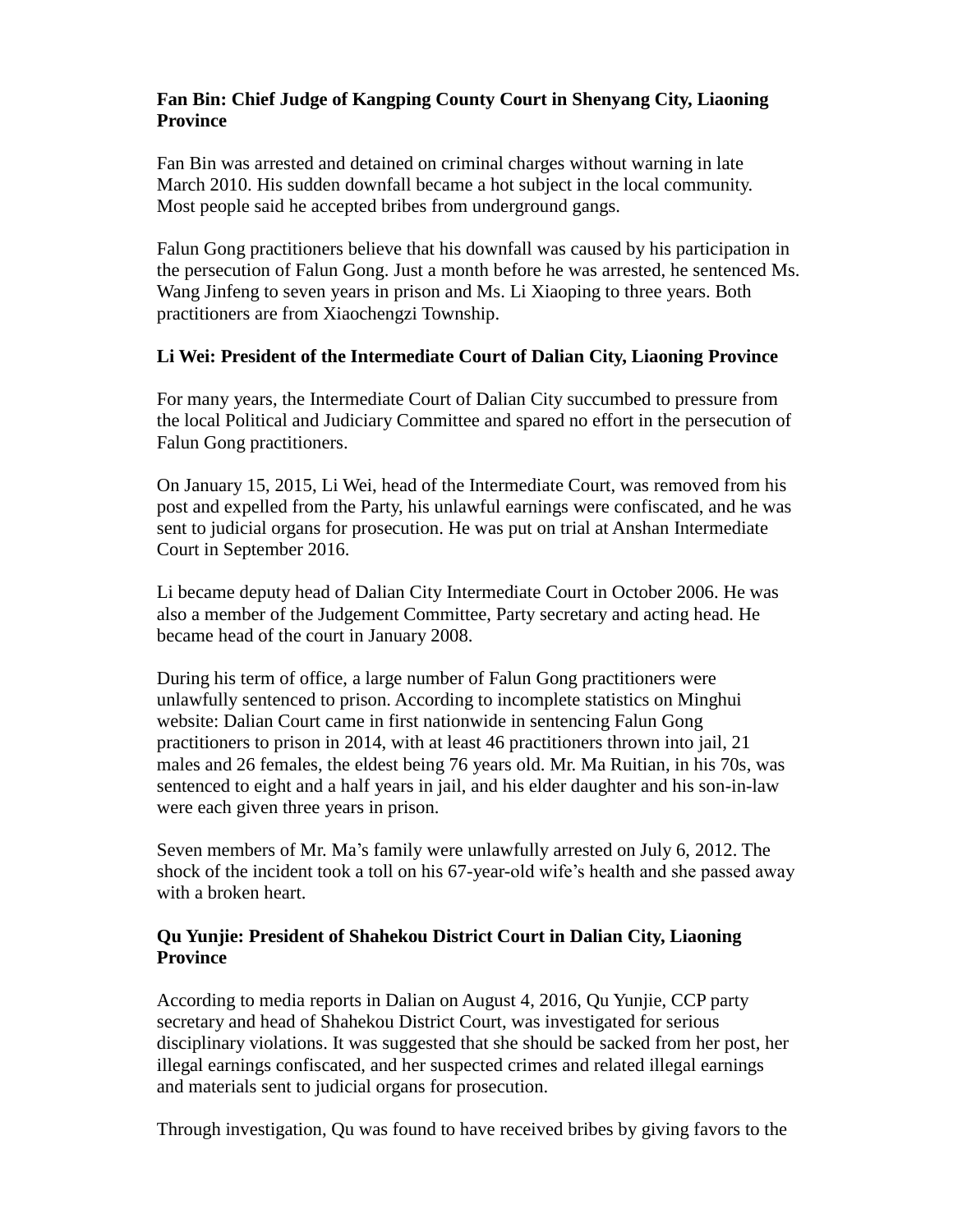bribers.

In nearly nine years since October 2007 when she became Party secretary and head of Shahekou District Court, Qu was an active participant in persecuting Falun Gong practitioners and many were unlawfully sentenced to prison.

# **Ju Chuanjie and Li Guizhong: President and Vice President of Fengcheng Court, Dandong City, Liaoning Province**

A number of judges from Fengcheng Court in Dandong City have been arrested for embezzlement and corruption, including head Ju Chuanjie and deputy head Li Guizhong. Ju Chuanjie was accused of accepting millions of yuan from bribers.

All of the accused have participated in the persecution of Falun Gong.

Since 1999 when Jiang Zemin, former head of the Chinese communist regime, launched the persecution of Falun Gong, Fengcheng Court followed Jiang closely. At least 37 innocent Falun Gong practitioners were sentenced to jail, and four of them died as a result of persecution.

# **Song Jingchun: President of Anshan Intermediate Court, Liaoning Province**

Song Jingchun had held a number of posts in the legal system since 2003, including head of Fuxin Intermediate Court, head of Liaoyang City Intermediate Court, deputy head and acting head of Anshan City Intermediate Court.

During his terms of office, a number of Falun Gong practitioners were sentenced to prison where they suffered cruel torture and some even lost their lives.

Song was put under investigation on August 12, 2014 for suspected serious disciplinary and legal violations. He was transferred to judicial organs in February 2015, and prosecuted in November the same year.

# **Eleven judges from Qingyuan County Court, Liaoning Province**

According to media reports in mainland China on July 25, 2014, eleven judges from Qingyuan County Court in Fushun were put under investigation, including deputy head Zhang Yongyi and Wang Weixian, chief judges Tan Xihong, Yu Xiuwen, Liu Junjie, Gao Wei, Zhao Jukong, You Hongwei, Liu Xiangjun. Deputy head Lin Kejun fled but was later captured.

Even though they were arrested for corruption, they all committed crimes in the persecution of Falun Gong.

Qingyuan County Court unlawfully sentenced at least 39 Falun Gong practitioners to prison, with terms ranging from five years, ten years or even longer. Five practitioners, Xu Dawei, Lu Guanglin, Zhang Youjin, Liu Qingchun and Ji Long died as a result of cruel persecution.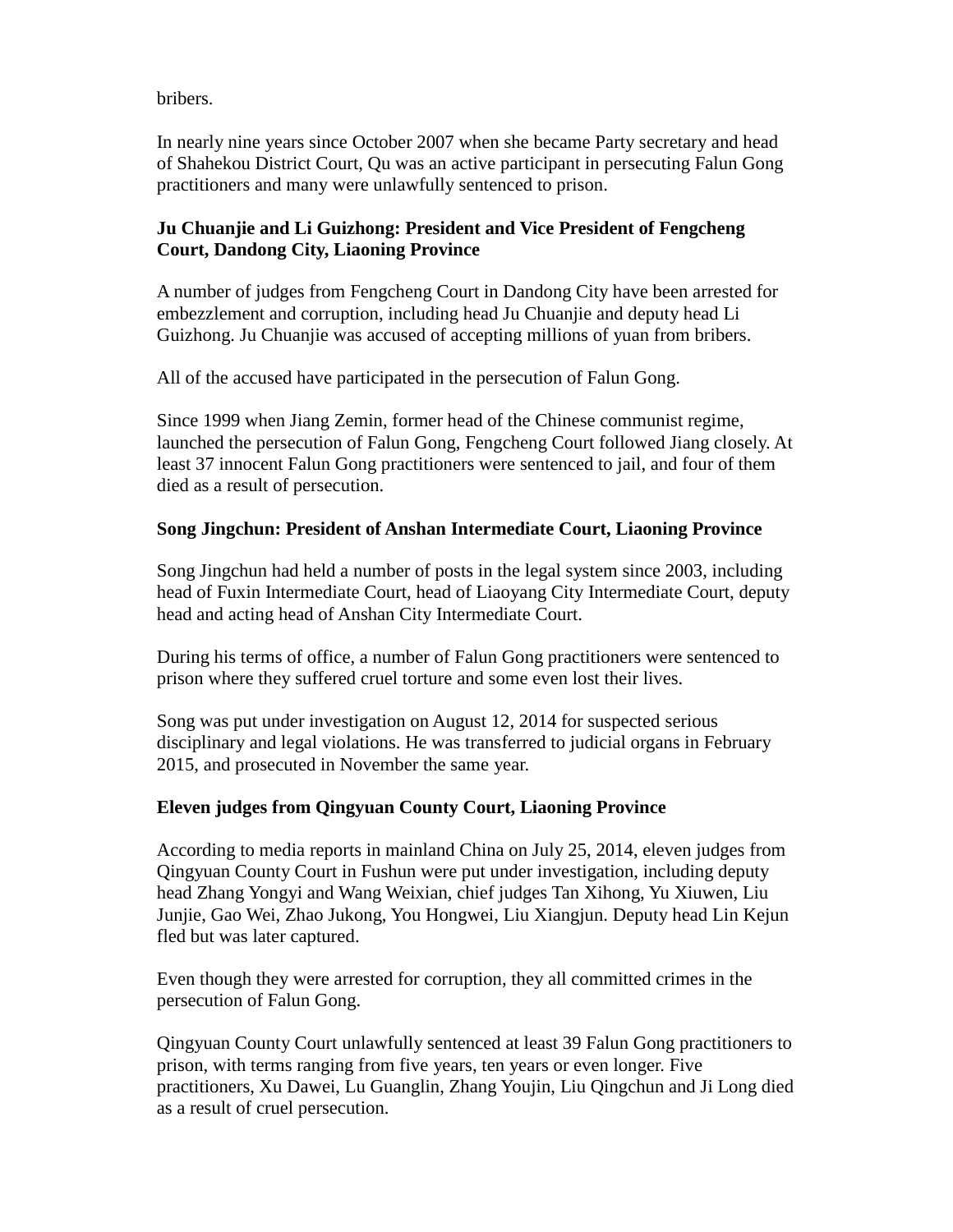# **Xing Guowei: President of Jixi City Intermediate Court, Heilongjiang Province**

Xing Guowei directly participated in sentences of at least 16 Falun Gong practitioners and was infamous for severe sentences with many of terms over 10 years. It was reported that he was involved in the organs theft of practitioner Zhao Chun. Zhao Chun's three internal organs were missing and their whereabouts are unknown.

Xing was sentenced to 12 years in prison for other crimes.

### **Niu Min: President of Chengdu City Intermediate Court, Sichuan Province**

Niu Min was arrested on January 4, 2015. His wife Xu Qin had been under investigation by Chengdu City Wuhou District Court since November 24, 2014. Niu was tried in September 2015 and was sentenced to six years in prison.

Niu actively followed the order of former Deputy Party Secretary of Sichuan Province Li Chuncheng to persecute Falun Gong. Li was an important subordinate under Zhou Yongkang, the former high ranking Chinese official who helped Jiang Zemin to initiate the persecution of Falun Gong.

### **Yang Mingzhong: President of Shuangliu County Court, Sichuan Province**

From 2014 to 2015, president Yang Mingzhong and five officials from the Shuangliu County Court were given tough sentences for corruption.

Deputy President He Xiaomin was sentenced to 10 years and six months in prison for corruption in August, 2014.

Office manager Peng Hongjian was sentenced to death with two years of delay for execution in December, 2014. All of his personal property was confiscated.

Hong Jun, the deputy director of Executive Bureau under Shuangliu Court, was sentenced to ten years and six months in prison for corruption on August 26, 2015. Ren Yijun, the assistant office manager was sentenced to life in prison.

By 2012, 24 Falun Gong practitioners were sentenced by Shuangliu County Court, with the longest term as eight years.

Practitioner Ms. Li Kequan passed away at age of 71 due to her suffering four and a half years of imprisonment; Ms. Dong Shaotai had been imprisoned for seven years. She passed away in her 70's.

### **Deng Yiming: Judge of Shunqing District Court, Nanchong City, Jiangxi Province**

Deng Yiming, as chief judge, sentenced practitioner Ms. He Suzhen to five years in prison in May 2010. Three months later, he was arrested for suspicion of covering up a drug crime. He is being detained in the Langzhong Detention Center.